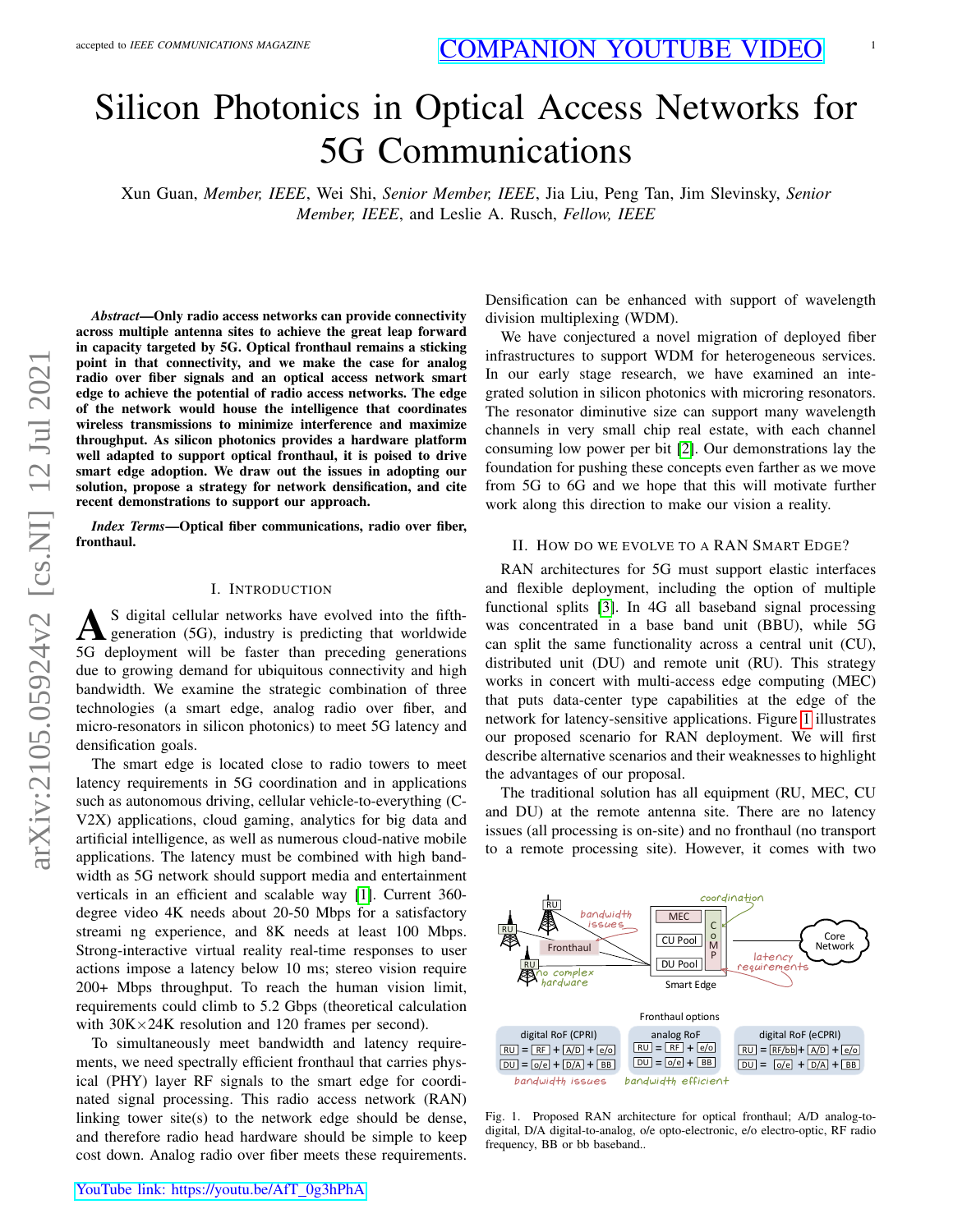large disadvantages: expensive hardware at locations difficult to service and no 5G coordination across cells. It scales very poorly for dense cell sites.

Another functional split has all RF baseband processing is at the remote site (RU and DU) and a smart edge with the MEC and a CU. Proximity of the smart edge allows the MEC to support applications with strict latency requirements; and the central unit (CU) supporting upper layer data also enjoys low latency. The mid-haul from antenna sites to the smart edge carries only upper layer data (no wireless PHY signals) and only imposes moderate bandwidth requirements. As in the first scenario, there can be no 5G RF coordination.

Our proposal is a possible embodiment of option 8 in [\[3\]](#page-5-2): wireless PHY functionality located in a distributed unit pool at the smart edge (co-located with the MEC and CU pool). The separation of baseband processing (at the DU) and RF chains (at the RU) enables the move to an architecture where commodity hardware (at locations with easy accessibility and maintenance) can be used for baseband processing. The box marked CoMP, explained in the next section, is one of the keys to increased 5G performance. The challenges for this architecture lie in managing fronthaul bandwidth.

## III. WHAT CAN WE GAIN WITH A SMART EDGE?

Within a long-reach access network, a feeder fiber of 100 km has inherent 1 ms latency, fatal to latency-sensitive 5G services. The 200  $\mu$ s round-trip latency of a 20 km tributary fiber is a reasonable choice for locating a processing site, i.e., the "edge" of the network.

Edge computing: Key applications in 5G, including virtual reality, augmented reality, tactile networks and C-V2X, in many cases must have latency be as low as 1 ms, and reliability in excess of 99.999%. By co-locating the central unit with the MEC at the smart edge, network layer processing can also be streamlined. The IMT-2020 standard specifies 5G should meet 100 Mbps downlink and 50 Mbps uplink in dense urban areas, and 20 Gbps downlink and 10 Gbps uplink peak data rate in enhanced mobile broadband (eMBB) [\[4\]](#page-5-3). The minimum requirement for one way user plane latency is 4 ms for eMBB and 0.5 ms for ultra-reliable low latency communications (URLLC).

Network Densification: Both spatial densification and spectral aggregation are necessary for 5G [\[5\]](#page-5-4). Spatial densification involves the deployment of ultra dense picocells for ubiquitous coverage, while spectral aggregation complements legacy spectra with new radio capacity.The number of access points (antenna sites) must increase significantly for densification, making expensive hardware solutions for remote units inappropriate. As RF signals climb higher in the spectrum and as wireless signals become wider band, great pressure is applied to bandwidth requirements in the fronthaul network.

Consider fronthaul solutions at the bottom of Fig. [1](#page-0-0) and their impact on densification. Two options currently exist: a broadband digital optical connection employing the conventional common public radio interface (CPRI), and an updated version known as enhanced CPRI (eCPRI). The excessive CPRI bandwidth expansion [\[6\]](#page-5-5) (an order of magnitude above occupied RF bandwidth) led to eCPRI. Despite improved spectral efficiency, eCPRI incurs significant processing and queue delay, as well as a drastic increase of RU complexity (note the "bb" in Fig. [1](#page-0-0) indicating some baseband processing it located here) and cost [\[7\]](#page-5-6). For these reasons, in this paper we focus on the dedicated fiber wireless (FiWi) tunnel, i.e., analog radio-over-fiber (RoF) as opposed to the CPRI and eCPRI digital RoF [\[8\]](#page-5-7) solution.

RF Coordination: Densification to increase capacity also implies smaller cells where signal overlap among cells is unavoidable. To improve system throughput the inter-cell interference should be combated or harnessed by cooperative multipoint (CoMP) technologies [\[9\]](#page-5-8). The coordination between antenna sites is key, either by centralized or distributed controllers. Coordination requires inter-connectivity via an optical access network (OAN) as only optics can provide the necessary bandwidth for fronthaul.

Joint processing algorithms among cooperating sites usually require synchronization within  $\pm 1.5$   $\mu$ s [\[10\]](#page-5-9), and latency less than 150  $\mu$ s to ensure channel state information can be exploited. The RAN of scenario 3 in Fig. [1](#page-0-0) would be sufficiently proximate and house sufficient hardware resources for CoMP to exploit signals from several RUs within these tolerances. Locating the CoMP controller closer to the remote antenna sites reduces fundamental latency, and equipment is located on network operator premises (remote node) which are highly reliable, controllable, and accessible.

## IV. HOW CAN WE EXPLOIT A DEPLOYED PON FOR RAN?

Overlaying 5G signals on existing networks allows increased revenue from an already installed fiber network, as well as assisting in network densification. Subsystem integration is clearly a path to reducing upgrade hardware cost in 5G OANs. In this paper we focus on silicon photonics (SiP) solutions that are integrable, and resonant structures that are small-footprint and low-power.

## *A. Proposed Architecture*

Access networks, such as passive optical networks (PON) and fiber-to-the-x (FTTX), typically use a tree hierarchy. A main feeder line runs from the central office to neighborhoods where fiber branches out. We adapt this architecture to accommodate 5G fiber links in the distribution branches. We allow for compatibility with WDM, as it will likely be used to boost the overall throughput in future deployments.

In Fig. [2](#page-2-0) we propose an OAN preserving the PON treetopology with minor hardware upgrades to accommodate 5G signals. For the sake of discussion and illustration, four WDM bands are assumed. We consider different use cases for each WDM channel. Intelligence at the remote node provides cloud-like services (via the MEC server), and enhanced 5G processing (via the CoMP control). In the next section we describe the SiP solutions (at the remote node and at the ONUs) allowing 5G overlay without significant degradation of the original broadband services.

In Fig. [2](#page-2-0) four ONU use cases are illustrated. The first,  $ONU<sub>1</sub>$ , is a conventional link providing broadband service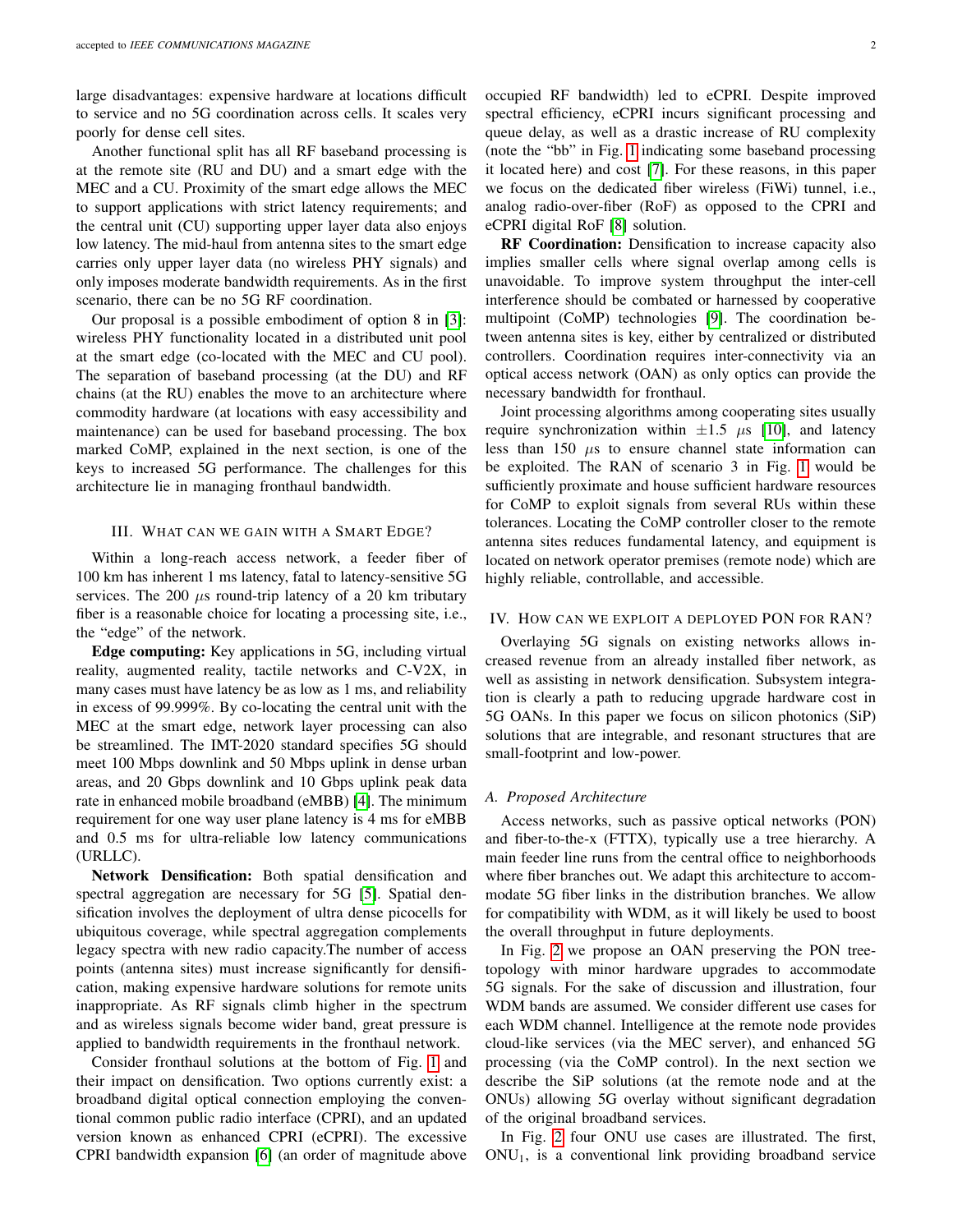

<span id="page-2-0"></span>Fig. 2. A typical optical access network. For illustrative purpose, four ONU represent four different scenarios from left to right: (1) broadband service only; (2) FiWi overlay on broadband service; (3) dedicated wireless access point; and (4) access point with an MEC server

in FTTX. ONU<sub>2</sub> offers broadband service like  $ONU_1$ , but with a remote unit (RU) embedded to provide 5G services to users in the vicinity.  $ONU_3$  is a dedicated fronthaul for a 5G RU, with no digital services. As with  $ONU_2$ ,  $ONU_3$ fronthaul signals are delivered to the smart edge. In  $ONU<sub>4</sub>$ , a dedicated MEC server deployed at the RU leaves the optical fronthaul dedicated to CoMP signals. Wireless user equipment (UE) is scattered throughout the overlapping coverage areas of the RUs. We note that backhaul (for 5G signals) is a digital PON service on the feeder fiber.

The distribution of RUs and UEs in Fig. [2](#page-2-0) illustrates how the CoMP unit at the smart edge can exploit the RAN. The RUs at the  $ONU<sub>2</sub>$  and  $ONU<sub>3</sub>$  can execute CoMP beamforming, waveform precoding, or MIMO strategy, thus avoiding or harnessing interference among the UEs. This cooperation relies on the availability of raw 5G signals from  $ONU<sub>2</sub>$  and ONU<sup>3</sup> routed to the smart edge.

#### *B. Analog overlay advantages*

An overlay maximizes the benefit of reusing the deployed infrastructures. The RU can be mounted at conventional FTTX facilities as in  $ONU<sub>2</sub>$ , or at dedicated antenna sites as in ONU3. As described in the fronthaul options in Fig. [1,](#page-0-0) the complexity of the RU is much lower for our proposed analog RoF overlay. In our proposal RU hardware is simply an RF chain and electro-optic (downlink) or opto-electric (uplink) conversion. Power consumption is reduced without analogto-digital (ADC) and digital-to-analog (DAC) conversion in downlink and uplink, respectively.

In eCPRI, part of the baseband signal processing function is relocated to the RU, to alleviate the bandwidth limitation. However, this greatly increases the RU cost. In contrast, analog RoF needs no complex RU processing units, significantly reducing the cost of massive deployment. It also avoids the bandwidth limitation in CPRI and eCPRI, and shows high scalability when more bandwidth is needed.

#### V. CAN SILICON PHOTONICS ENABLE THE SMART EDGE?

Optical subsystems enable the coexistence of broadband digital signals and 5G signals in the distribution network, but require new, unexplored hardware at the smart edge and the ONU. We propose the use of a microring resonate structures on a bus. A microring resonator (MRR) filters the passband [\[11\]](#page-5-10), while a modulator (MRM) is tuned to modulate one wavelength and to let all other wavelengths pass unmodified. MRMs are among the smallest modulators available, enabling a small footprint and low power consumption even as we scale to more and more WDM channels [\[2\]](#page-5-1). In Fig. [3](#page-3-0) we provide block diagrams of subsystems for the proposed architecture. The grey shading indicates SiP blocks.

#### *A. Central Office*

The central office optical line terminal (OLT) equipment has multiple laser tones for WDM modulated by the SiP subsystem. Each MRM illustrated in Fig. [3](#page-3-0) at the central office is identical, and tuned to a particular wavelength (tone). The SiP chip has two branches (I and Q) to accommodate complex modulation; a phase shifter generates a  $\pi/2$  phase difference between branches. In our illustration, a four-wavelength comb passes through four MRM pairs; each pair modulates one tone. The working wavelength is selected by thermal tuning. The IQ modulators can create a single sideband real signal to enable inexpensive direct detection at the ONU and to avoid dispersion-induced fading.

Unlike MRMs, non-frequency-selective silicon Mach-Zehnder modulator would require arrayed waveguide gratings (incurring significant power loss) to separate tones before modulation and to combine them after modulation. The MZM waveguide length is an order of magnitude longer than the MRM, increasing the footprint and leading to power consumption of picojoules in an MZM versus femtojoules [\[2\]](#page-5-1) in an MRM.

## *B. Smart edge*

In Fig. [3](#page-3-0) the site of branching from the feeder fiber to the end users would be called a remote node in legacy systems (an AWG for WDM PONs); further power splitting within wavelengths could also be present. The smart edge moves away from the totally passive paradigm, hence our referring to the proposed architecture as an OAN instead of a PON, and the labeling "smart edge" for the branching point.

Downlink digital signals to end users are unchanged, with 5G signals added in unoccupied sections of the WDM slot. In the uplink, digital signals are unchanged and 5G signals dropped at the smart edge. With 50 GHz WDM slots, for example, we could reserve 20 GHz for digital data and the remainder for 5G signals. The 20 GHz subband for high spectral efficiency, high bit rate signaling could be time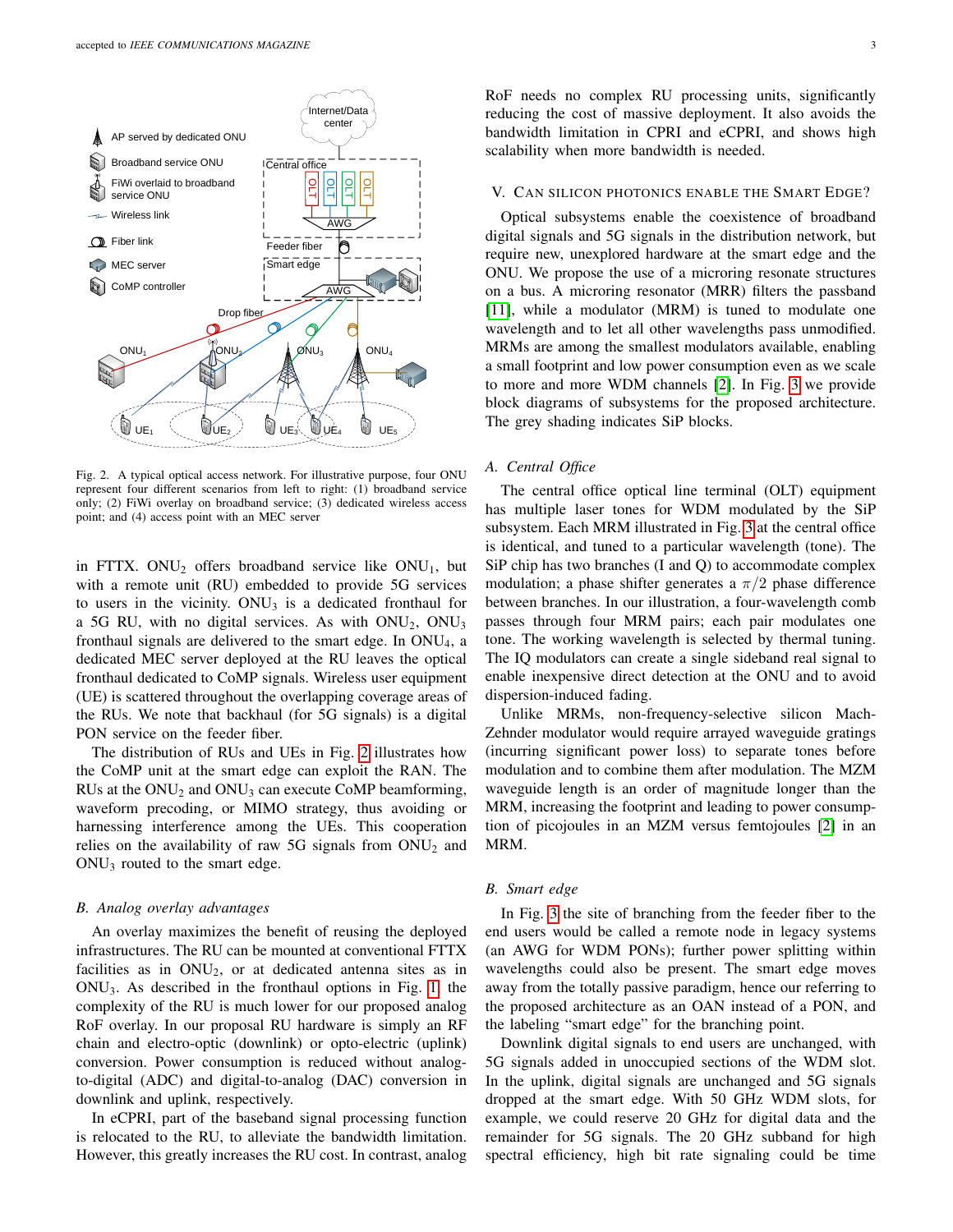

<span id="page-3-0"></span>Fig. 3. The proposed framework.

multiplexed when passive splitting is used in the network. We could frequency multiplex 5G signals for multiple antenna RUs.

As illustrated in Fig. [3,](#page-3-0) our SiP solution introduces cascaded MRMs (bus configuration) between the fiber feeder and the AWG. Recall that wavelength selective MRMs in a bus allow us to tune each MRM to work at a specific wavelength, leaving other WDM bands untouched. At each WDM channel, we assign three MRMs to generate a 5G downlink and one MRR to intercept a 5G uplink. Four our four-channel downlink example in Fig. [2,](#page-2-0) we would cascade a series of 12 MRMs. The SiP benefits for the central office apply to the smart edge: colorless, broadband, etc.

Out of the three MRMs in each group, the first MRM generates two subcarriers by modulation of one laser tone by a clock signal at  $f_s$ . Subcarrier separation can be easily adjusted via the clock frequency. The second and third MRMs are tuned to the wavelengths of the two newly generated subcarriers. Two independent 5G service tunnels are constructed in each WDM band, opening new spectrum without high bandwidth modulators and paving the way for new 5G services.

## *C. ONU*

We next turn to the customer premises equipment in Fig. [3.](#page-3-0) Our optical network unit (ONU) must now receive 5G signals in addition to the downlink broadband digital data. The ONU receiver has cascaded MRRs to strip off the broadband signal and one or two 5G service tunnels with analog RoF signals. A single IQ MRM modulator creates the uplink signals; the digital uplink and RoF signal could be mixed before electrooptic conversion. Alternatively, a three MRM bus (as in the smart edge could be used to avoid RF mixing.

The ONU is totally colorless and adapts to the wavelength delivered in the downlink. As there is no local laser source, the downlink carrier is used both as the beat tone for direct detection and as the carrier for uplink generation. Higher beat tone power leads to better performance, but the total available power is limited and must be carefully husbanded. Sufficient power is apportioned to photodetectors to assure reliable reception of all signal types (digital and RoF). The residual carrier for the uplink (broadband and 5G) transmission is diminished, however, the central office (where laser sources are easily available) can exploit coherent detection to achieve comparable link performance. SiP coherent receivers would make this cost effective.

As seen in Fig. [3,](#page-3-0) at the first stage of the SiP ONU system we use three identical higher order microring resonator (MRR) filters to strip off each signal sub-channel. We tune the passband center wavelength of the colorless MRRs by thermal control (as in the smart edge MRMs). Using higher order MRRs [\[12\]](#page-5-11) allows us to thermally tune the bandwidth as well as the center wavelength. We drop the broadband signal with MRR1, tuning the passband to encompass the signal and only an appropriate portion of carrier power for the beat tone for detection. Each of the following MRRs is similarly tuned to achieve good 5G signal integrity. The three dropped signals are each direct detected with on-chip photodiodes compatible with silicon technology.

Dropped downlink signals are suppressed on the bus. The residual carrier passes to an IQ MRM similar to those in the OLT. We can place the uplink SSB signal spectrum on the opposite side of the central carrier. Avoiding overlapping of downlink and uplink spectra decreases Rayleigh backscattering. The uplink signal is then fed back to the OAN fiber.

### VI. WHERE DO WE STAND NOW?

# *A. Adding RoF to downlink traffic*

In [\[13\]](#page-5-12) we presented experimental results where we intercept the downlink digital wideband signals at the smart edge and add 5G signals. The overlaid analog RoF combined with the digital signal is sent to the local distribution network. We used a series of cascaded modulators that we designed, had fabricated. In this demonstration, two WDM bands at 100 GHz separation are included. The digital signals were 10 Gb/s. The feeder fiber before the smart edge was 20 km, and the distribution fiber was 5 km.

MRM1 generates two subcarriers in the first WDM band from a 20 GHz clock signal. MRM2 modulates one subcarrier with baseband OFDM that could be upshifted to the 5G carrier frequency at the RU. Thermal tuning moves MRM3 and MRM4 to the second WDM band for similar operation. The 5G signal this time was placed on the 3 GHz wireless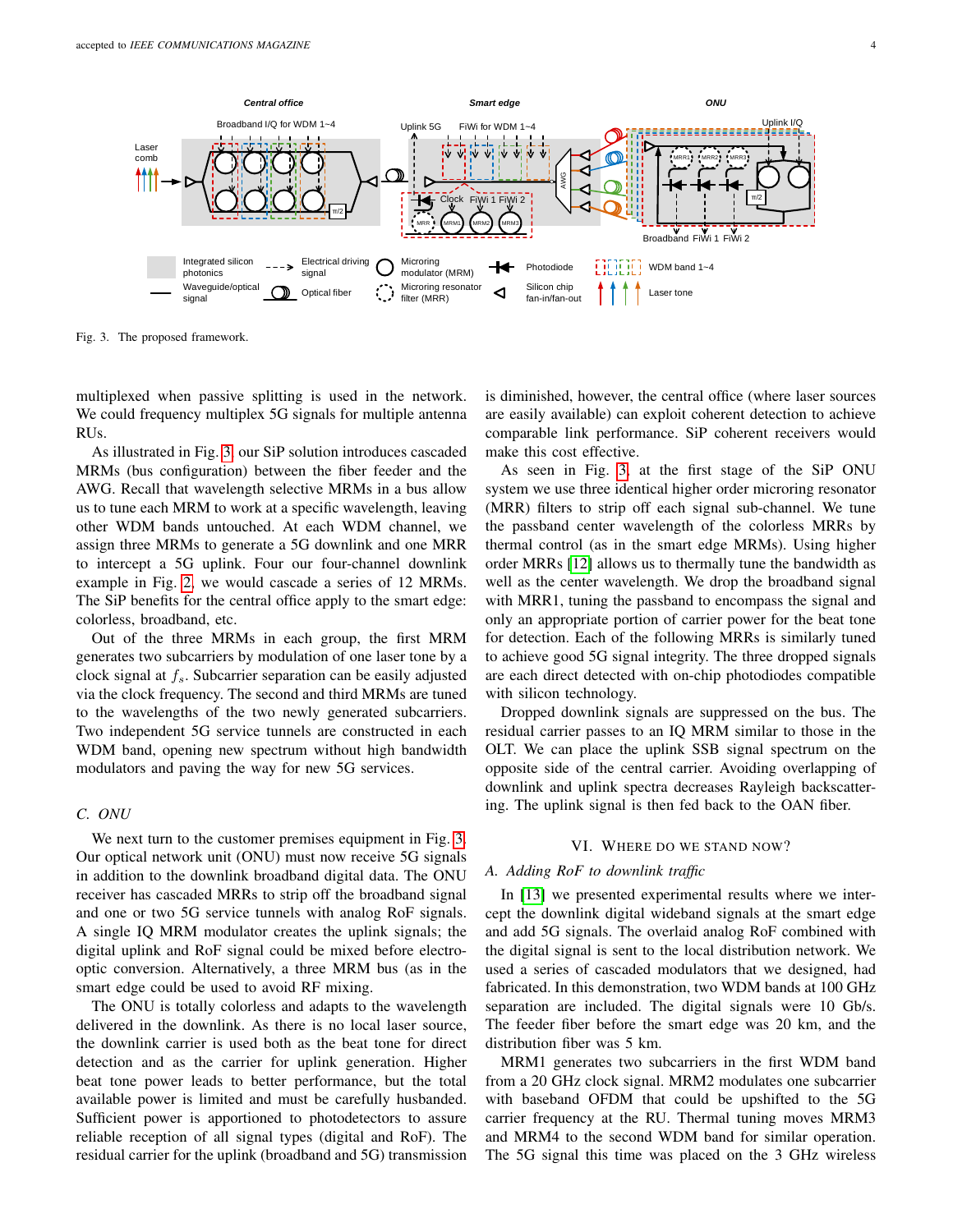

<span id="page-4-0"></span>Fig. 4. Measured smart edge bit error rate for various signals from [\[13\]](#page-5-12).

carrier and could be sent directly to the antenna after optoelectronic conversion at the RU. A real-time oscilloscope and offline processing emulated the ONU functions. We validated good performance of all signals as reported in [\[13\]](#page-5-12), with the bit error rate (BER) measurements given in Fig. [4\(](#page-4-0)b).

## *B. Detecting RoF and remodulating the uplink*

In [\[14\]](#page-5-13) we reported a demonstration of essential functions in the ONU. Our new receivers for the customer premises separate and independently detect the digital Internet service signals and the 5G RoF signals. We designed and had fabricated the SiP chip for the ONU subsystem described in Fig. [3.](#page-3-0)

We used a signal generator to create the smart edge combination of digital broadband and analog RoF signals on one WDM channel. The analog RoF detection included five 125 MHz RF signals spaced at 250 MHz, and the broadband detection a 16 Gb/s OFDM (orthogonal frequency division multiplexed) signal. Both analog RoF and broadband digital signals were successfully detected with bit error rate (BER) below the typical 7% forward error correction (FEC) threshold. The analog RoF reduced the received carrier by 4 dB, while the broadband detection used an additional 2 dB of power margin. The residual carrier was remodulated and successfully detected. In Fig. 5 we present the optical spectrum exiting the ONU. The uplink signal was 13 dB obove any residual downlink signals.

## VII. IS IT REALLY THAT SIMPLE?

We focused on the major issues in SiP subsystems for RANs. We glossed over many technical refinements, using simpler SiP structures than those we would use in practical subsystems. In the following we point out how SiP can be designed to meet those practical challenges.

# *A. Power Budget and Amplification*

While a PON does not permit any amplification after leaving the central office, this constraint would not apply in an OAN with a smart edge. Our solution is based on an upgrade of the



Fig. 5. Optical ONU spectra showing remodulated uplink and suppressed downlink signals [\[14\]](#page-5-13).

remote node from a repository for splitters and AWGs to a cabinet for MECs and CoMP controllers. In such a scenario, the increase in cost from adding amplification at the smart edge would be more than offset by the revenue from the newly supported 5G services.

Our proof-of-concept demonstrations used bare SiP chips with high coupling loss, requiring additional amplification [\[13\]](#page-5-12), [\[14\]](#page-5-13). Commercial packaging would reduce this to a few dB, and the microrings in the bus introduce low filtering and propagation loss in their passband. Our SiP MRM bus offers good scalability for WDM; the short waveguide length makes incremental loss in adding channels small (loss is dominated by coupling even with efficient commercial packaging); please see [\[13\]](#page-5-12), [\[15\]](#page-5-14) for a fuller discussion.

## *B. Polarization Diversity*

One immediate question when applying silicon photonics to the OAN is the handling of polarization; received signals can have arbitrary polarization, yet SiP is very sensitive to polarization. The solution is to use polarization diversity in our subsystems: polarization insensitive edge couplers followed by a polarization splitter and rotator. The cost of this solution is doubling the number of some passive components. The additional complexity can be minimized by clever design and routing. Overall, the small size of the components make this a tolerable compromise.

# *C. Thermal Stabilization*

Microring-based devices are highly temperature-dependent. This characteristics allows us to select the wavelength band via thermal tuning. On the other hand, it necessitates the thermal control of microrings, as even a small temperature change would lead to a drift of response, and a loss of resonance. We are working on simple low-frequency feedback loops to provide highly reliable ring resonator stabilization. We can use the microring structures drop ports to easily channel a monitoring signal to on-chip photodiodes. As photodiodes and electronic feedback circuits can be integrated on the same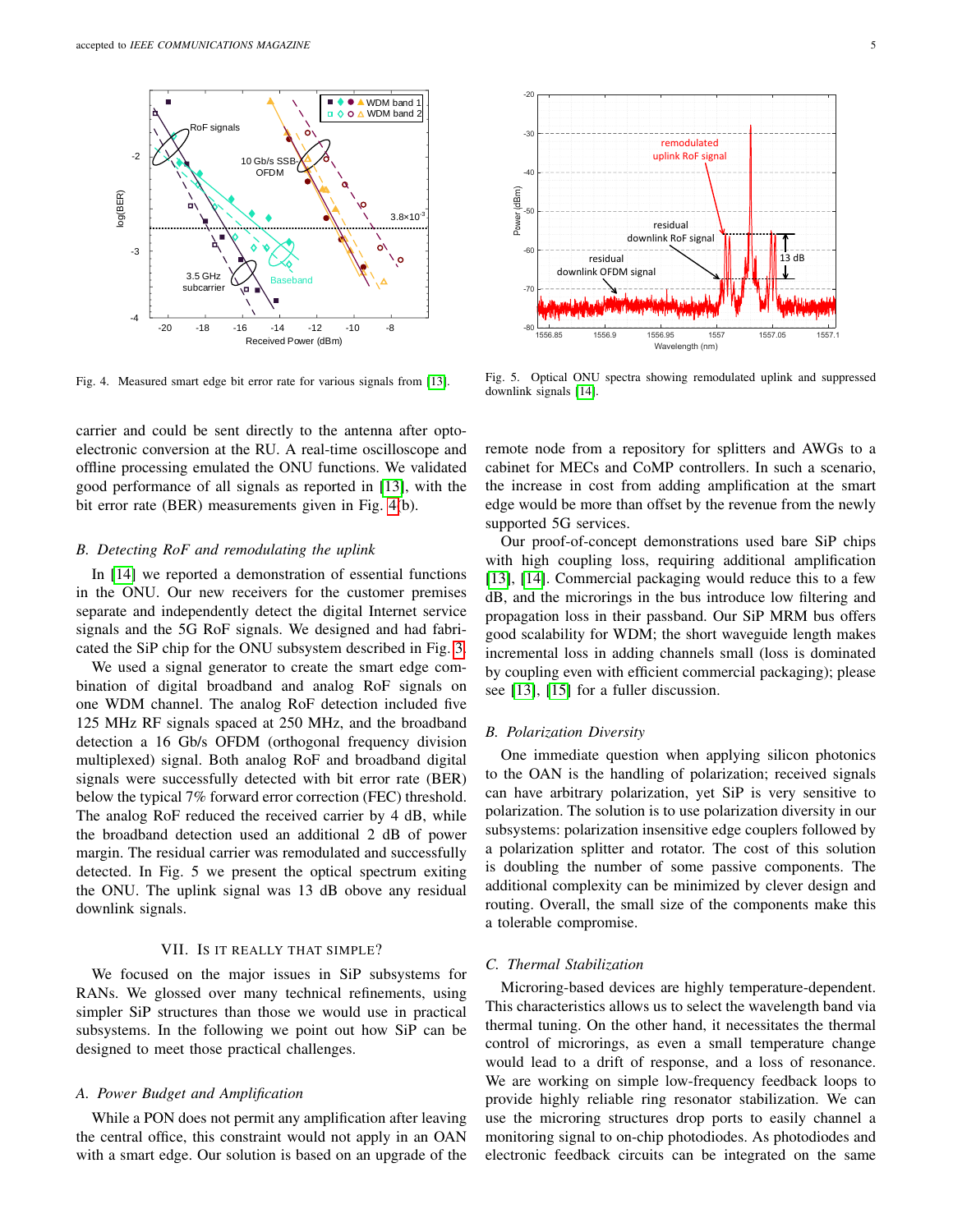SiP chip beside the ring resonators, the additional cost and complexity will be manageable.

# VIII. CONCLUSION

We have proposed an architecture to exploit analog radio over fiber in an optical access network. A smart edge attacks latency, the analog RoF provides spectrally efficient fronthaul and simple remote unit hardware, while we propose silicon photonics to provide small footprint integration that can scale well as future systems adopt multiple wavelength channels.

We examined network configurations that allowed the merging of 5G fronthaul and broadband WDM signals in an optical access network. The architecture aligns well with principles in classic PONs (tree hierarchy, distributed carrier, remote nodes, etc.), but with an upgrade to a smart edge to achieve the potential of 5G efficient, orchestrated operation. We proposed specific SiP subsystems compatible with an efficient exploitation of WDM spectral resources.

With the rapid evolution of C-V2X technology, especially exploiting 5G next generation radio, a significant opportunity exists for a logical communications overlay enabling connectivity of road side units enabling an efficient path to provide core connectivity to the peer-to-peer connected vehicle infrastructure. The proposed overlay would enable a mobile network operator synchronization capability for the C-V2X infrastructure. Beyond this, virtualization of the road side units themselves is possible for more efficient and resilient utilization of computing and storage resources — supporting vehicle safety and enabling entertainment applications.

#### **REFERENCES**

- <span id="page-5-0"></span>[1] P. Tan and J. Liu, "5G meets media and entertainment: Opportunities and challenges," in *2020 Broadcast Engineering and IT Conference*. National Association of Broadcasters, 2020.
- <span id="page-5-1"></span>[2] R. Dubé-Demers, S. LaRochelle, and W. Shi, "Ultrafast pulse-amplitude modulation with a femtojoule silicon photonic modulator," *Optica*, vol. 3, no. 6, pp. 622–627, 2016.
- <span id="page-5-2"></span>[3] 3GPP, "Study on new radio access technology: Radio access architecture and interface," 3GPP, Standard TR38.801 V14.0.0, March 2017.
- <span id="page-5-3"></span>[4] ITU, "ITU towards 'IMT for 2020 and beyond'," July 2020.
- <span id="page-5-4"></span>[5] N. Bhushan, J. Li, D. Malladi, R. Gilmore, D. Brenner, A. Damnjanovic, R. T. Sukhavasi, C. Patel, and S. Geirhofer, "Network densification: the dominant theme for wireless evolution into 5G," *IEEE Communications Magazine*, vol. 52, no. 2, pp. 82–89, 2014.
- <span id="page-5-5"></span>[6] U. Dötsch, M. Doll, H.-P. Mayer, F. Schaich, J. Segel, and P. Sehier, "Quantitative analysis of split base station processing and determination of advantageous architectures for LTE," *Bell Labs Technical Journal*, vol. 18, no. 1, pp. 105–128, 2013.
- <span id="page-5-6"></span>[7] G. Giannoulis, N. Argyris, N. Iliadis, G. Poulopoulos, K. Kanta, D. Apostolopoulos, and H. Avramopoulos, "Analog radio-over-fiber solutions for 5G communications in the beyond-CPRI era," in *2018 20th International Conference on Transparent Optical Networks (ICTON)*. IEEE, 2018, pp. 1–5.
- <span id="page-5-7"></span>[8] C. Lim, A. Nirmalathas, M. Bakaul, P. Gamage, K.-L. Lee, Y. Yang, D. Novak, and R. Waterhouse, "Fiber-wireless networks and subsystem technologies," *Journal of Lightwave Technology*, vol. 28, no. 4, pp. 390– 405, 2009.
- <span id="page-5-8"></span>[9] J. Zhang, Y. Ji, H. Yu, X. Huang, and H. Li, "Experimental demonstration of fronthaul flexibility for enhanced CoMP service in 5G radio and optical access networks," *Optics Express*, vol. 25, no. 18, pp. 21 247– 21 258, 2017.
- <span id="page-5-9"></span>[10] 3GPP, "Requirements for support of radio resource management," 3GPP, Standard TS38.133 V16.3.0, March 2020.
- <span id="page-5-10"></span>[11] W. Bogaerts, P. De Heyn, T. Van Vaerenbergh, K. De Vos, S. Kumar Selvaraja, T. Claes, P. Dumon, P. Bienstman, D. Van Thourhout, and R. Baets, "Silicon microring resonators," *Laser & Photonics Reviews*, vol. 6, no. 1, pp. 47–73, 2012.
- <span id="page-5-11"></span>[12] P. Chen, S. Chen, X. Guan, Y. Shi, and D. Dai, "High-order microring resonators with bent couplers for a box-like filter response," *Optics Letters*, vol. 39, no. 21, pp. 6304–6307, 2014.
- <span id="page-5-12"></span>[13] X. Guan, R. Dubé-Demers, W. Shi, and L. A. Rusch, "Heterogeneous optical access networks: Enabling low-latency 5g services with a silicon photonic smart edge," *Journal of Lightwave Technology*, vol. 39, no. 8, pp. 2348–2357, 2021.
- <span id="page-5-13"></span>[14] M. Lyu, W. Shi, and L. A. Rusch, "Silicon photonic subsystem for broadband and RoF detection while enabling carrier reuse," *Optics Express*, vol. 28, no. 10, pp. 14 897–14 907, May 2020.
- <span id="page-5-14"></span>[15] X. Guan, S. Bélanger-de Villers, W. Shi, and L. A. Rusch, "Overlaying 5G radio access networks on wavelength division multiplexed optical access networks with carrier distribution," *Optics Express*, vol. 29, no. 3, pp. 3631–3642, 2021.

Xun Guan received the B.E. degree from Huazhong University of Science and Technology in 2012, and the Ph.D. degree from The Chinese University of Hong Kong in 2016. Since 2017, he has worked as Postdoctoral Research Fellow in Centre for Optics, Photonics and Lasers, Université Laval, QC, Canada, where he holds a position of Research Professional now. His research interests include photonics, digital signal processing, silicon photonics and the applications in optical communications.

Wei Shi is an Associate Professor with the ECE department, Université Laval, Quebec, Canada and holds a Canada Research Chair in Silicon Photonics. He ´ received a Ph.D. in ECE from the University of British Columbia, Vancouver, Canada. He held a Postdoctoral Fellowship from the Natural Sciences and Engineering Research Council of Canada (NSERC) at McGill University, Montreal, QC, Canada.

Jia Liu received the Ph.D. degree in electrical engineering from the University of Alberta in 2007, Edmonton, AB, Canada. She is with the TELUS Communications Inc. where she defines technology architecture and roadmap of 5G RAN. Jia also leads the virtualized RAN and open RAN evolution. Her research interests are in radio access technologies, edge computing as well as RAN evolution for next generation wireless communication systems.

Peng Tan is with TELUS Communications Inc. where he is currently working on technology strategy and architecture development for 5G and immersive media experience. His current research interests include wireless and wireline convergence support for the 5G system and 5G media streaming architecture. Peng received the Ph.D. degree in electrical engineering from the University of Alberta in 2006.

Jim Slevinsky received a B.Sc. (EE), and an M.Sc. (ECE), from the University of Alberta in 1983 and 1999, respectively. Jim is Director - Technology Strategy in the Chief Technology Office of TELUS Communications, in Edmonton, Alberta, where he is responsible for discovery, evaluation, and initial implementation of disruptive service and technology suites. Previously,<br>Jim was a Research Scientist at TRLabs, where he developed RingBuilder<sup>TM</sup> an optical network automated synthesis tool. Prior to that, as a member of scientific staff at Bell-Northern Research, Jim developed optical transport and advanced switching systems. Jim is a Senior Member of IEEE, and a member of APEGA.